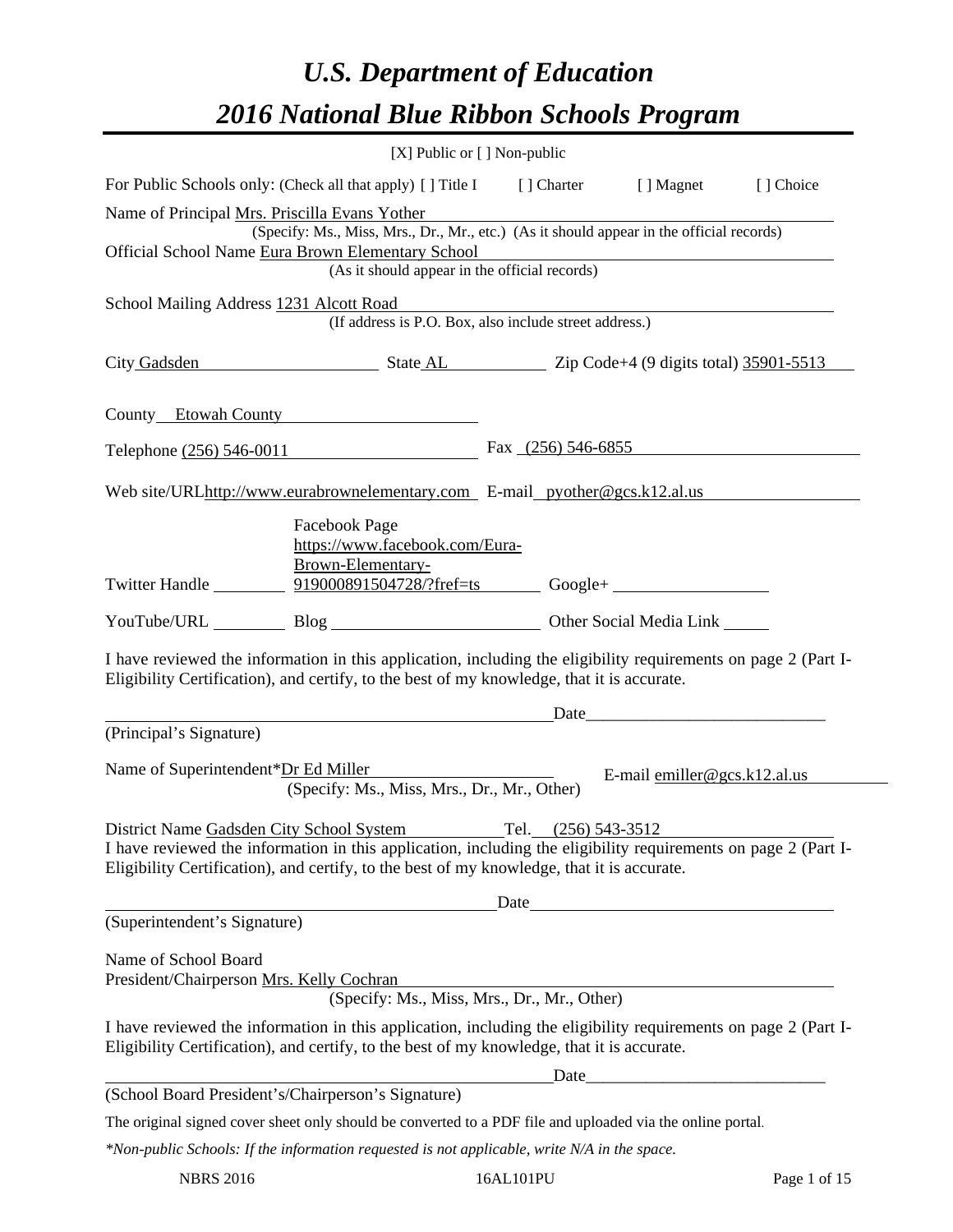The signatures on the first page of this application (cover page) certify that each of the statements below, concerning the school's eligibility and compliance with U.S. Department of Education and National Blue Ribbon Schools requirements, are true and correct.

- 1. The school configuration includes one or more of grades K-12. (Schools on the same campus with one principal, even a K-12 school, must apply as an entire school.)
- 2. The public school has met their state's accountability requirements (i.e., avoided sanctions) in participation, performance in reading (or English language arts) and mathematics, and other academic indicators (i.e., attendance rate and graduation rate) using the most recent accountability results available for the year prior to nomination.
- 3. To meet final eligibility, a public school must meet the state's accountability requirements (i.e., avoided sanctions) in participation, performance in reading (or English language arts) and mathematics, and other academic indicators (i.e., attendance rate and graduation rate) for the year in which they are nominated (2015-2016) and be certified by the state representative. Any status appeals must be resolved at least two weeks before the awards ceremony for the school to receive the award.
- 4. If the school includes grades 7 or higher, the school must have foreign language as a part of its curriculum.
- 5. The school has been in existence for five full years, that is, from at least September 2010 and each tested grade must have been part of the school for the past three years.
- 6. The nominated school has not received the National Blue Ribbon Schools award in the past five years: 2011, 2012, 2013, 2014, or 2015.
- 7. The nominated school has no history of testing irregularities, nor have charges of irregularities been brought against the school at the time of nomination. The U.S. Department of Education reserves the right to disqualify a school's application and/or rescind a school's award if irregularities are later discovered and proven by the state.
- 8. The nominated school or district is not refusing Office of Civil Rights (OCR) access to information necessary to investigate a civil rights complaint or to conduct a district-wide compliance review.
- 9. The OCR has not issued a violation letter of findings to the school district concluding that the nominated school or the district as a whole has violated one or more of the civil rights statutes. A violation letter of findings will not be considered outstanding if OCR has accepted a corrective action plan from the district to remedy the violation.
- 10. The U.S. Department of Justice does not have a pending suit alleging that the nominated school or the school district as a whole has violated one or more of the civil rights statutes or the Constitution's equal protection clause.
- 11. There are no findings of violations of the Individuals with Disabilities Education Act in a U.S. Department of Education monitoring report that apply to the school or school district in question; or if there are such findings, the state or district has corrected, or agreed to correct, the findings.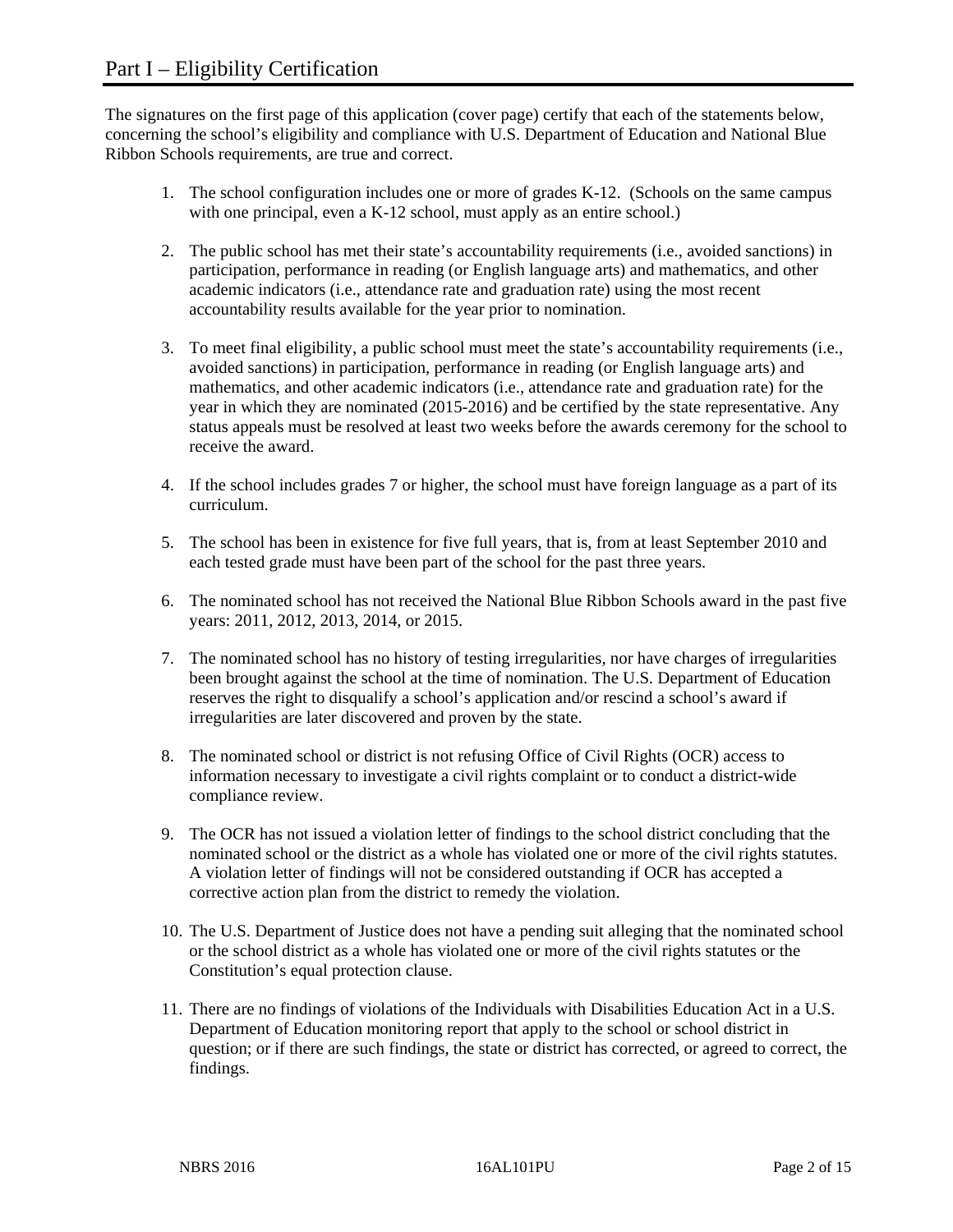# **Data should be provided for the most recent school year (2015-2016) unless otherwise stated.**

# **DISTRICT**

1. Number of schools in the district  $8$  Elementary schools (includes K-8) (per district designation): 3 Middle/Junior high schools 1 High schools 0 K-12 schools

12 TOTAL

**SCHOOL** (To be completed by all schools)

- 2. Category that best describes the area where the school is located:
	- [] Urban or large central city [ ] Suburban with characteristics typical of an urban area [X] Suburban [ ] Small city or town in a rural area [ ] Rural
- 3. Number of students as of October 1, 2015 enrolled at each grade level or its equivalent in applying school:

| Grade                           | # of         | # of Females | <b>Grade Total</b> |
|---------------------------------|--------------|--------------|--------------------|
|                                 | <b>Males</b> |              |                    |
| <b>PreK</b>                     | 0            | 0            | 0                  |
| $\mathbf K$                     | 25           | 32           | 57                 |
| $\mathbf{1}$                    | 41           | 22           | 63                 |
| $\overline{2}$                  | 28           | 20           | 48                 |
| 3                               | 32           | 31           | 63                 |
| $\overline{\mathbf{4}}$         | 23           | 36           | 59                 |
| 5                               | 37           | 25           | 62                 |
| 6                               | $\theta$     | $\theta$     | 0                  |
| 7                               | 0            | 0            | 0                  |
| 8                               | 0            | $\theta$     | 0                  |
| 9                               | 0            | 0            | 0                  |
| 10                              | $\Omega$     | 0            | $\Omega$           |
| 11                              | 0            | 0            | $\mathbf{\Omega}$  |
| 12 or higher                    | 0            | 0            | 0                  |
| <b>Total</b><br><b>Students</b> | 186          | 166          | 352                |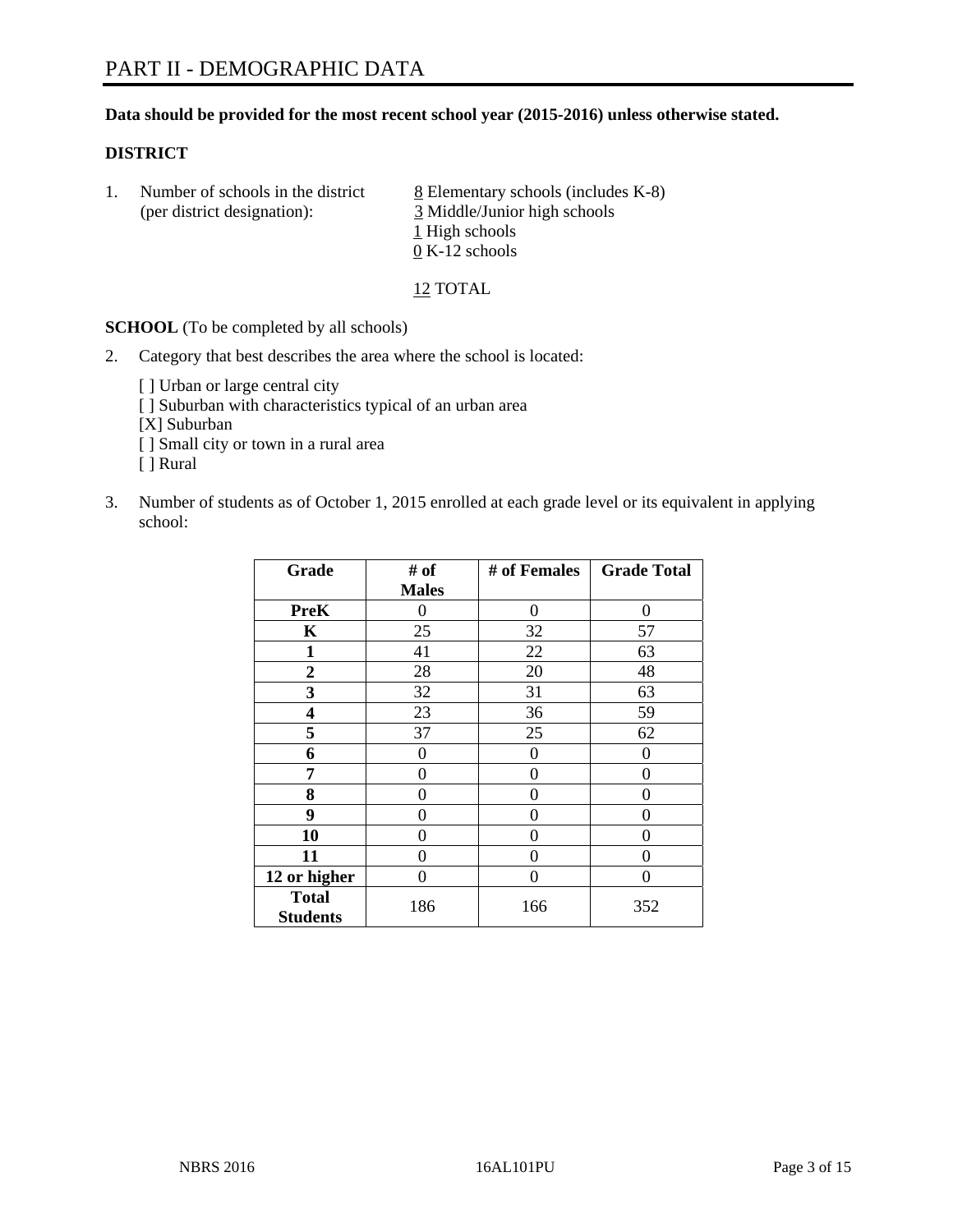the school: 5 % Asian

4. Racial/ethnic composition of  $\qquad 0\%$  American Indian or Alaska Native 23 % Black or African American 1 % Hispanic or Latino 0 % Native Hawaiian or Other Pacific Islander 70 % White 1 % Two or more races **100 % Total** 

(Only these seven standard categories should be used to report the racial/ethnic composition of your school. The Final Guidance on Maintaining, Collecting, and Reporting Racial and Ethnic Data to the U.S. Department of Education published in the October 19, 2007 *Federal Register* provides definitions for each of the seven categories.)

5. Student turnover, or mobility rate, during the  $2014 - 2015$  school year:  $8\%$ 

This rate should be calculated using the grid below. The answer to (6) is the mobility rate.

| <b>Steps For Determining Mobility Rate</b>         | Answer |  |
|----------------------------------------------------|--------|--|
| (1) Number of students who transferred to          |        |  |
| the school after October 1, 2014 until the         | 8      |  |
| end of the 2014-2015 school year                   |        |  |
| (2) Number of students who transferred             |        |  |
| <i>from</i> the school after October 1, 2014 until | 25     |  |
| the end of the 2014-2015 school year               |        |  |
| (3) Total of all transferred students [sum of      | 33     |  |
| rows $(1)$ and $(2)$ ]                             |        |  |
| (4) Total number of students in the school as      | 393    |  |
| of October 1, 2014                                 |        |  |
| (5) Total transferred students in row (3)          | 0.084  |  |
| divided by total students in row (4)               |        |  |
| $(6)$ Amount in row $(5)$ multiplied by 100        | 8      |  |

6. English Language Learners (ELL) in the school:  $5\%$ 

15 Total number ELL

 Specify each non-English language represented in the school (separate languages by commas): Spanish, Vietnamese, Ewe, Arabic, Mandarin, Telugu, Urdu

- 7. Students eligible for free/reduced-priced meals: 26 % Total number students who qualify:  $104$
- 8. Students receiving special education services: 6 %

23 Total number of students served

Indicate below the number of students with disabilities according to conditions designated in the Individuals with Disabilities Education Act. Do not add additional conditions. It is possible that students may be classified in more than one condition.

| 0 Autism                              | 0 Orthopedic Impairment                   |
|---------------------------------------|-------------------------------------------|
| 0 Deafness                            | 1 Other Health Impaired                   |
| 0 Deaf-Blindness                      | 14 Specific Learning Disability           |
| 0 Emotional Disturbance               | 8 Speech or Language Impairment           |
| 0 Hearing Impairment                  | 0 Traumatic Brain Injury                  |
| 0 Mental Retardation                  | $Q$ Visual Impairment Including Blindness |
| $\underline{0}$ Multiple Disabilities | <b>0</b> Developmentally Delayed          |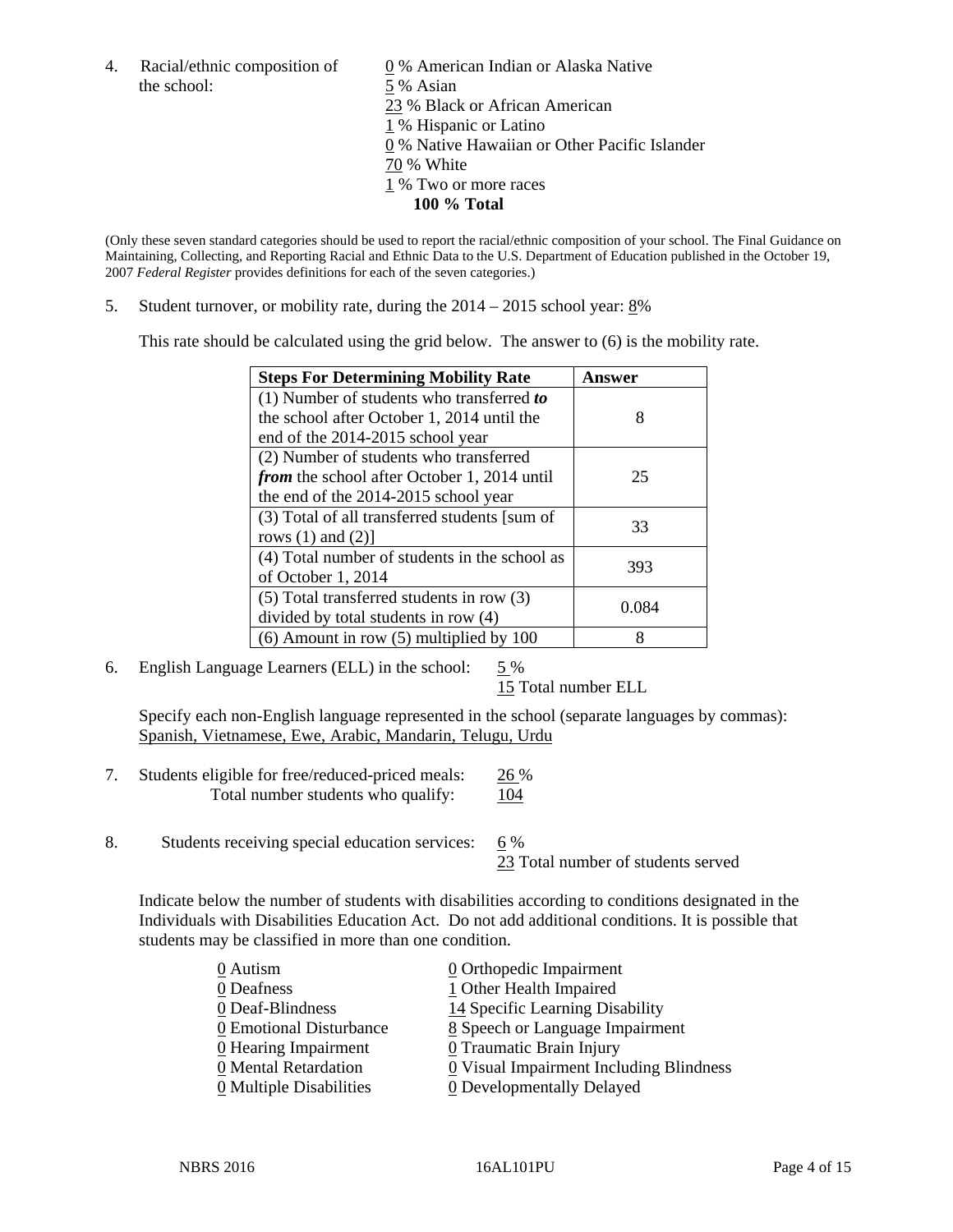- 9. Number of years the principal has been in her/his position at this school:  $\frac{14}{1}$
- 10. Use Full-Time Equivalents (FTEs), rounded to nearest whole numeral, to indicate the number of school staff in each of the categories below:

|                                       | <b>Number of Staff</b> |
|---------------------------------------|------------------------|
| Administrators                        |                        |
| Classroom teachers                    | 20                     |
| Resource teachers/specialists         |                        |
| e.g., reading, math, science, special |                        |
| education, enrichment, technology,    |                        |
| art, music, physical education, etc.  |                        |
| Paraprofessionals                     |                        |
| Student support personnel             |                        |
| e.g., guidance counselors, behavior   |                        |
| interventionists, mental/physical     |                        |
| health service providers,             |                        |
| psychologists, family engagement      |                        |
| liaisons, career/college attainment   |                        |
| coaches, etc.                         |                        |

- 11. Average student-classroom teacher ratio, that is, the number of students in the school divided by the FTE of classroom teachers, e.g.,  $22:1$  18:1
- 12. Show daily student attendance rates. Only high schools need to supply yearly graduation rates.

| <b>Required Information</b> | 2014-2015 | $2013 - 2014$ | 2012-2013 | 2011-2012 | 2010-2011 |
|-----------------------------|-----------|---------------|-----------|-----------|-----------|
| Daily student attendance    | 99%       | 97%           | 98%       | 77%       | 97%       |
| High school graduation rate | 9%        | 0%            | 0%        | 9%        | 0%        |

#### 13. **For high schools only, that is, schools ending in grade 12 or higher.**

Show percentages to indicate the post-secondary status of students who graduated in Spring 2015.

| <b>Post-Secondary Status</b>                  |    |
|-----------------------------------------------|----|
| Graduating class size                         |    |
| Enrolled in a 4-year college or university    | 0% |
| Enrolled in a community college               | 0% |
| Enrolled in career/technical training program | 0% |
| Found employment                              | 0% |
| Joined the military or other public service   | 0% |
| <b>Other</b>                                  | 2% |

14. Indicate whether your school has previously received a National Blue Ribbon Schools award. Yes X No

If yes, select the year in which your school received the award. 1992

15. In a couple of sentences, provide the school's mission or vision statement.

Our mission is to provide a rigorous, yet balanced program that prepares students to succeed in a constantly changing, technologically driven, global, mulit-cultural society.

16. **For public schools only**, if the school is a magnet, charter, or choice school, explain how students are chosen to attend.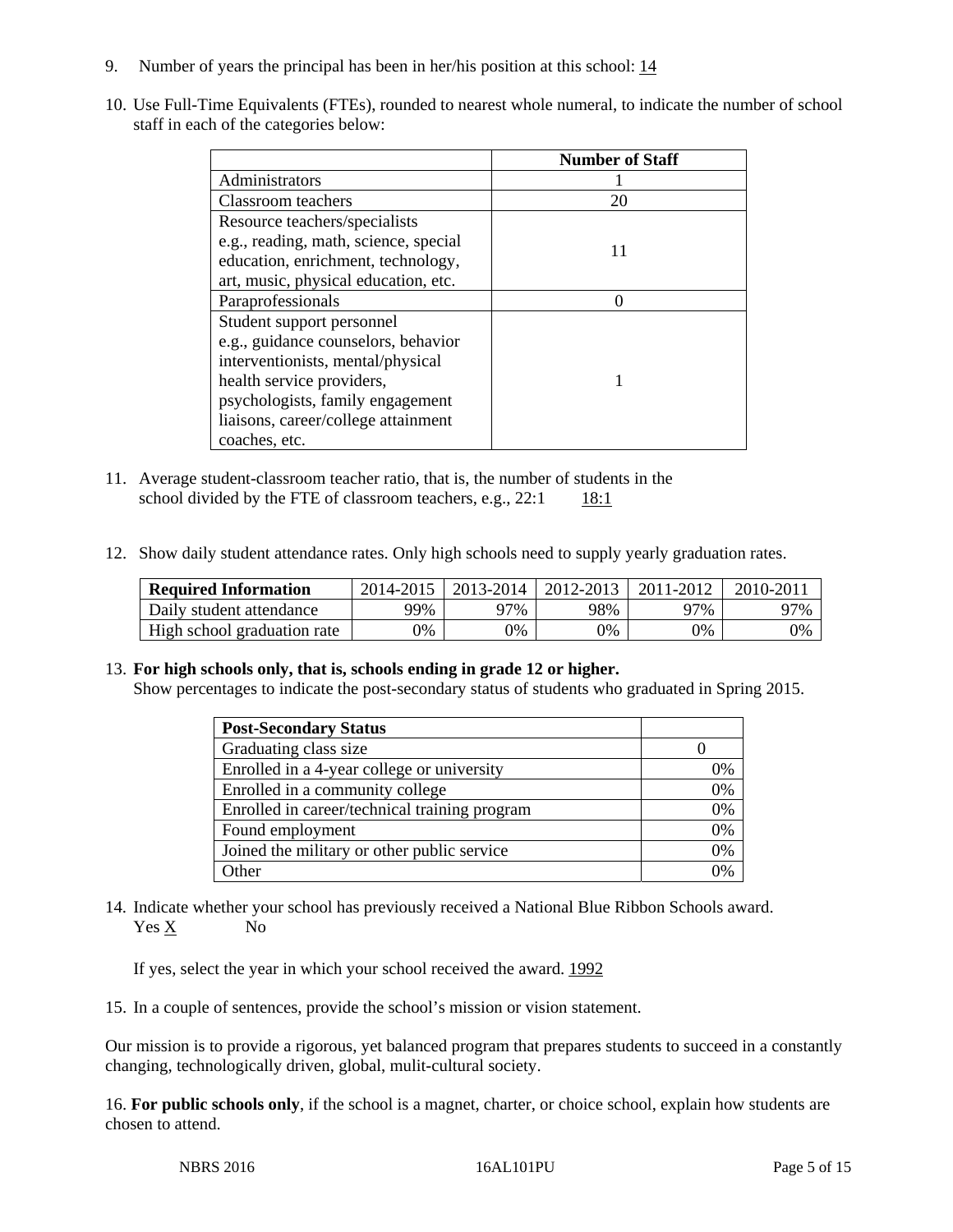# PART III – SUMMARY

Eura Brown Elementary School is a K-5 public school in the Gadsden City School System situated in the middle of an older, quiet neighborhood. Built in 1954, the school was first an annex to the downtown Striplin Elementary School. The developing Clubview Community grew quickly and by 1960 the annex became a first through third grade school.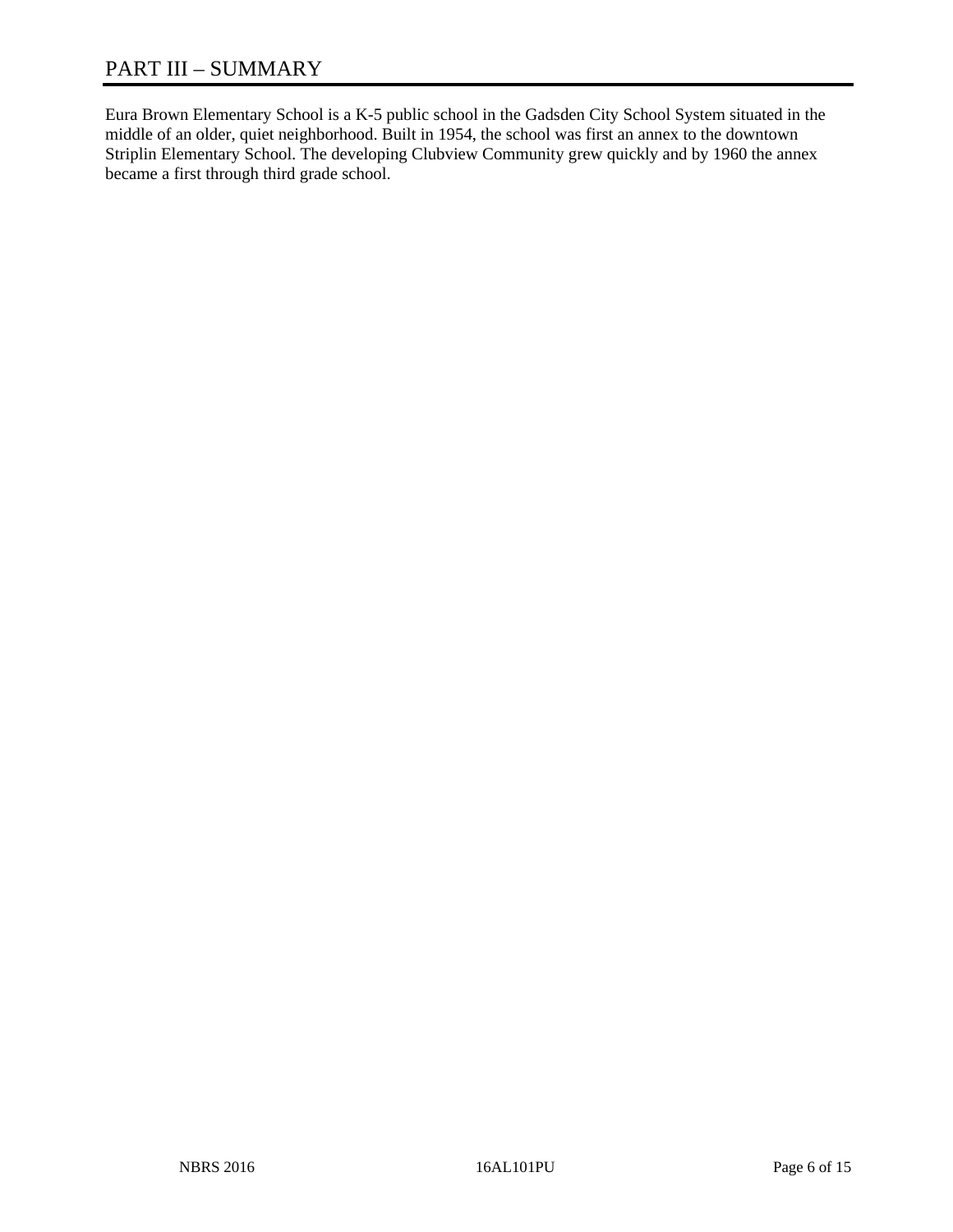The award helped to officially put the "high standards" stamp on our school for students, faculty, and stakeholders. It has long been a source of pride for our school, school system, and city. For instance, tours are frequently requested by both area hospitals and the Chamber of Commerce to help with recruiting much needed new families to Gadsden.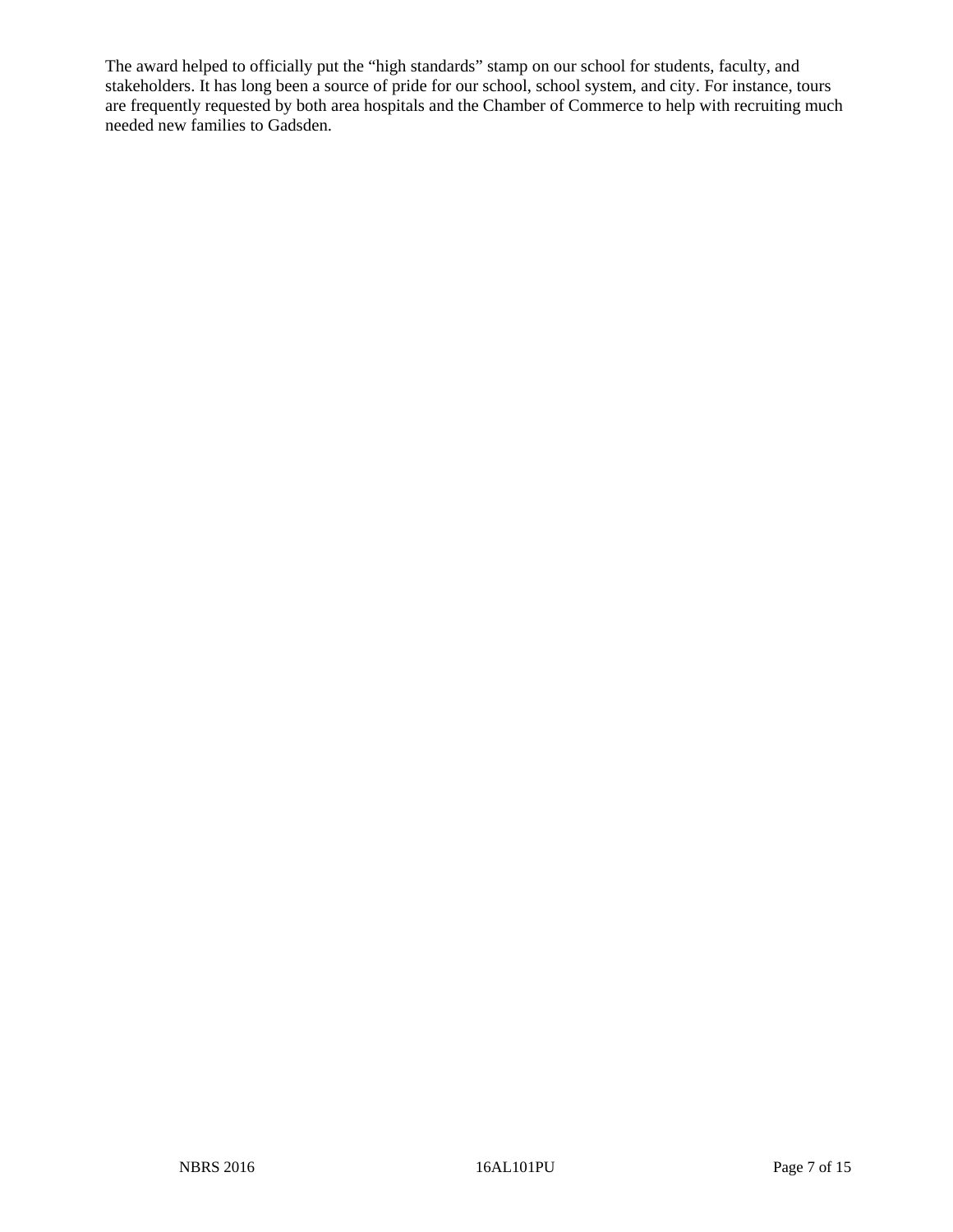# 1. Core Curriculum:

Eura Brown Elementary School uses an academic content standards based curriculum that is outlined for each grade level under the Alabama College and Career Ready Standards. These standards define what each student should know and be able to do. All students and parents are aware of the learning standards progression and the goal of mastery. Students are constantly reminded of classroom standards with "I Can" statements on display in the classrooms.

Reading and language arts instruction is integrated into all content areas from kindergarten through fifth grade. Everyone from the music teacher to the technology specialist infuses reading and language standards into their instruction. Because kindergarten students have a wide range of maturity levels and academic abilities, part of their instruction is individualized using daily contracts and centers. The school's "Reading First" program begins in first grade and continues through fifth. It challenges all students with a focus on accelerated progress. At the sound of the 8:00 bell students begin to move through the halls to their reading classes. The students are grouped according to their reading level with the higher or above grade level students having larger classes and the lowest level having very small classes. This allows those students that are below grade level to benefit from increased one on one and small group explicit instruction from the combined efforts of a classroom teacher and a resource teacher. The one and a half to two hour block of time meets the individual needs of advanced readers, average readers, and guided readers and has proven to be very effective. Students move from class to class during the year depending on their progress, effort, and motivation. Volunteers and a shared system-wide reading coach assist in supporting students whose progress is not meeting expectations.

Math instruction in the primary grades concentrates on using numbers, number sense and operations moving from concrete to abstract. Showing students at a young age how numbers and operations are used in everyday life is also a priority. Mastery of addition and subtraction facts is a focus. Along with accuracy and speed, students strive for the facts to become automatic. Math instruction for 3rd – 5th grades builds on prior foundational skills to include geometry, fractions, and beginning algebra. Learning multiplication facts to the level of automaticity in third grade is a grade level standard that is achieved by the majority of students. At the intermediate level the standards place a greater emphasis on precision, speed and accuracy, modeling, reasoning abstractly, justification and explanation, applying math to the real world and using critical thinking skills. Individual or small group additional instruction is given before or after school by classroom teachers for students who need it. Our math teams have placed first at the system's Math Fest for the last five years.

Exploration, investigation, and experimentation are practices consistently used in the science curriculum. Students learn the foundational knowledge associated with physical, life, earth and space sciences beginning in the primary grades. The concepts are taught again in greater depth as students ascend through the intermediate grades. Inquiry activities include kindergarten students collecting data on birds as they feed outside the classroom windows, first graders charting the sunset time for a month, third graders making rocks, fourth graders experimenting with electric circuits, and the highly anticipated week of exploration at Space Camp in Huntsville for our fifth grade students.

Part of the school's mission statement is that we will prepare students for a constantly changing, global, multi-cultural society. Our social studies curriculum uses the standards for each grade level as a base for teaching students about our community, state, nation, the world and its history. Fifth grade students research presidents and first ladies and portray them in an annual community Parade of Presidents and First Ladies Program. Third graders research our city and display historical facts while fourth grade students do Alabama heroes presentations. Economics becomes real when fifth grade students research the cost of living and currency from other countries and make comparisons. The annual National Geography Bee is an exciting school event. Several times through the years, including this one, the school's winner qualified for state competition.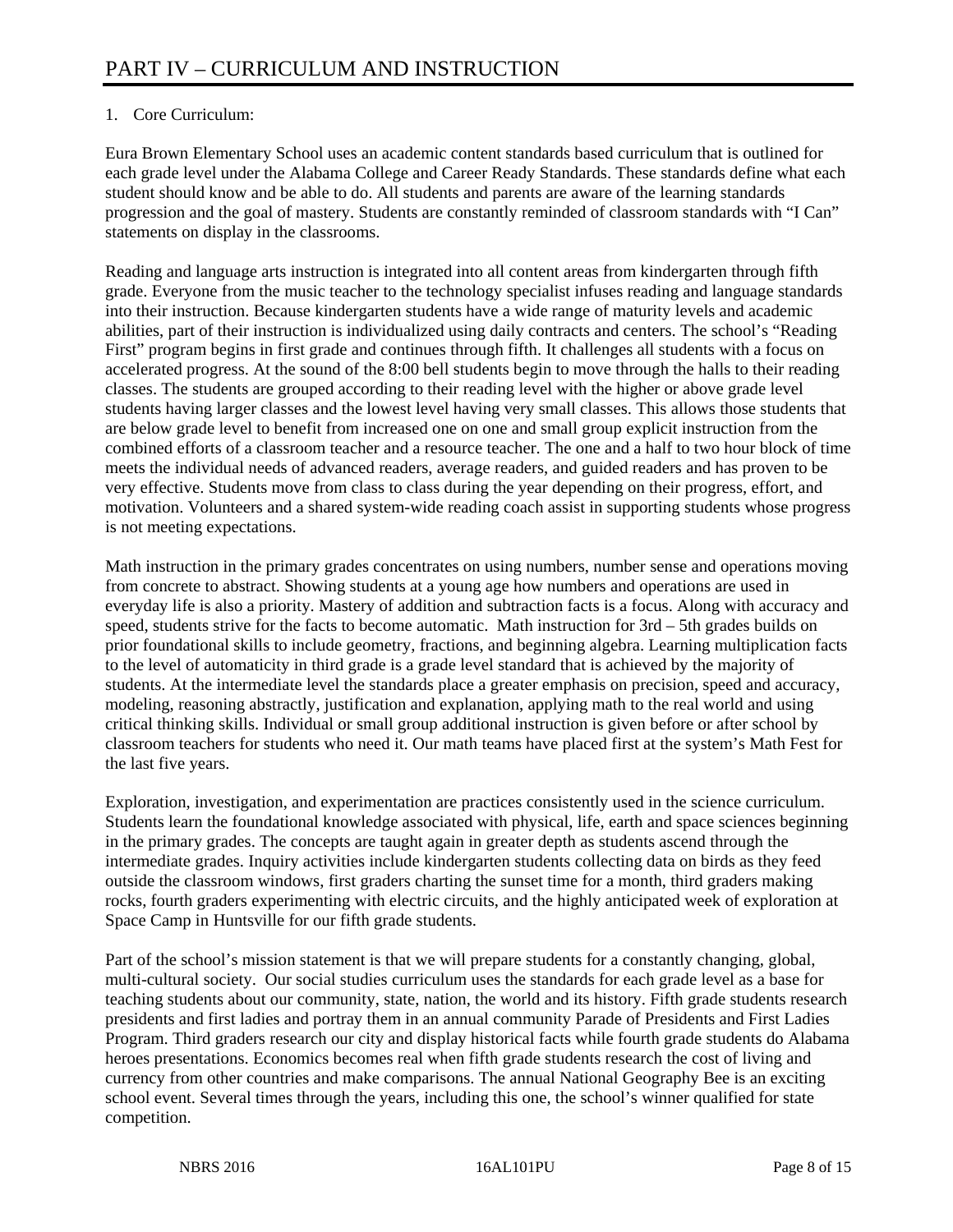## 2. Other Curriculum Areas:

Music, art, physical education, technology, library, counseling, and strings are areas of the curriculum offered to some or all Eura Brown students.

All students receive music instruction once a week. The sequential lessons are based on the Alabama standards and enriched by music associated with special holidays and events. Kindergarten students learn the letters of the musical alphabet as they learn to play the bells and sing. All grade levels are taught to identify musical terms, sing on pitch, and recognize the varied styles of music and types of instruments. The school's fourth grade chorus is a source of pride in the community.

Strings instruction is only offered to fifth grade students. Instruction takes place for forty-five minutes two days per week. Progress seems slow at first as students learn proper fingering techniques, the correct bow grip and how to hold the instrument, but by the end of the first semester they are playing basic songs and have mastered pizzicato. The students perform for the school and their parents at the last PTA meeting of the year and at the system's city-wide strings concert.

Art instruction is offered from the school system's art teacher once a week during the first semester for second graders and for third graders the second semester. The teacher follows the Alabama Standards for second and third grades and guides them as the students learn to sketch, color, and paint considering color, balance and technique. The students create works of art that are displayed outside the art room for all to enjoy. The other grade levels complete art projects in the classroom. Often these projects complement the science or social studies standards instruction, thus creating the cross curricular connection.

Physical education is an important part of Eura Brown's curriculum. Being healthy and physically fit is a habit of discipline we strive to instill in all our students. All students receive physical education instruction every day which follows the Alabama CCRS standards for each grade level. Students exercise first and then engage in activities with a purpose such as motor skill development, teamwork, and learning about nutrition and good health practices. The PE program has participated in the American Heart Association's Jump Rope for Heart campaign for the past five years. Last year the students raised over \$8,000 for the AHA and collected over \$13,000 this year.

Every student receives technology instruction in the lab by the technology specialist at least once or twice a week, even though it is integrated into all curricular areas. The technology specialist ensures that students know everything from basic operations and keyboarding to creating multimedia presentations in the upper grades. The computer teacher also collaborates with grade level teachers to remediate or enhance standards in all curriculum areas through various computer programs.

The guidance counselor has scheduled classes along with individual and group counseling sessions each week. The primary classes are taught using the Auto B Good series. The cartoons use cars to teach lessons about conflict resolution, accepting mistakes, effort and persistence, and taking responsibility for your actions. The intermediate students learn, discuss, and write about time management, social issues, careers and real world problems. Two years ago the school adopted Sean Covey's, "Seven Habits of Happy Kids" as another way of teaching and promoting positive life skills. Individual and small group sessions meet weekly to discuss problems with self- confidence, friendships, family, and other concerns.

The library/media center is the hub of the school. Located next to the computer lab it is "Eura Brown Central." Kindergarten, first, and second grade students have scheduled weekly library instructional lessons where state standards library skills are taught and research is done using simple search websites such as PebbleGo and World Book Online. The intermediate grades check- out books as a class or individually during open library times. The librarian also assists the teachers in guiding our students to read fiction and nonfiction books as well as different genres and authors. Last year over 27,000 books were checked out from the library with 23, 478 Accelerated Reader quizzes taken and passed. The school media center is a tremendous asset as we strive to make reading a lifetime hobby for our students.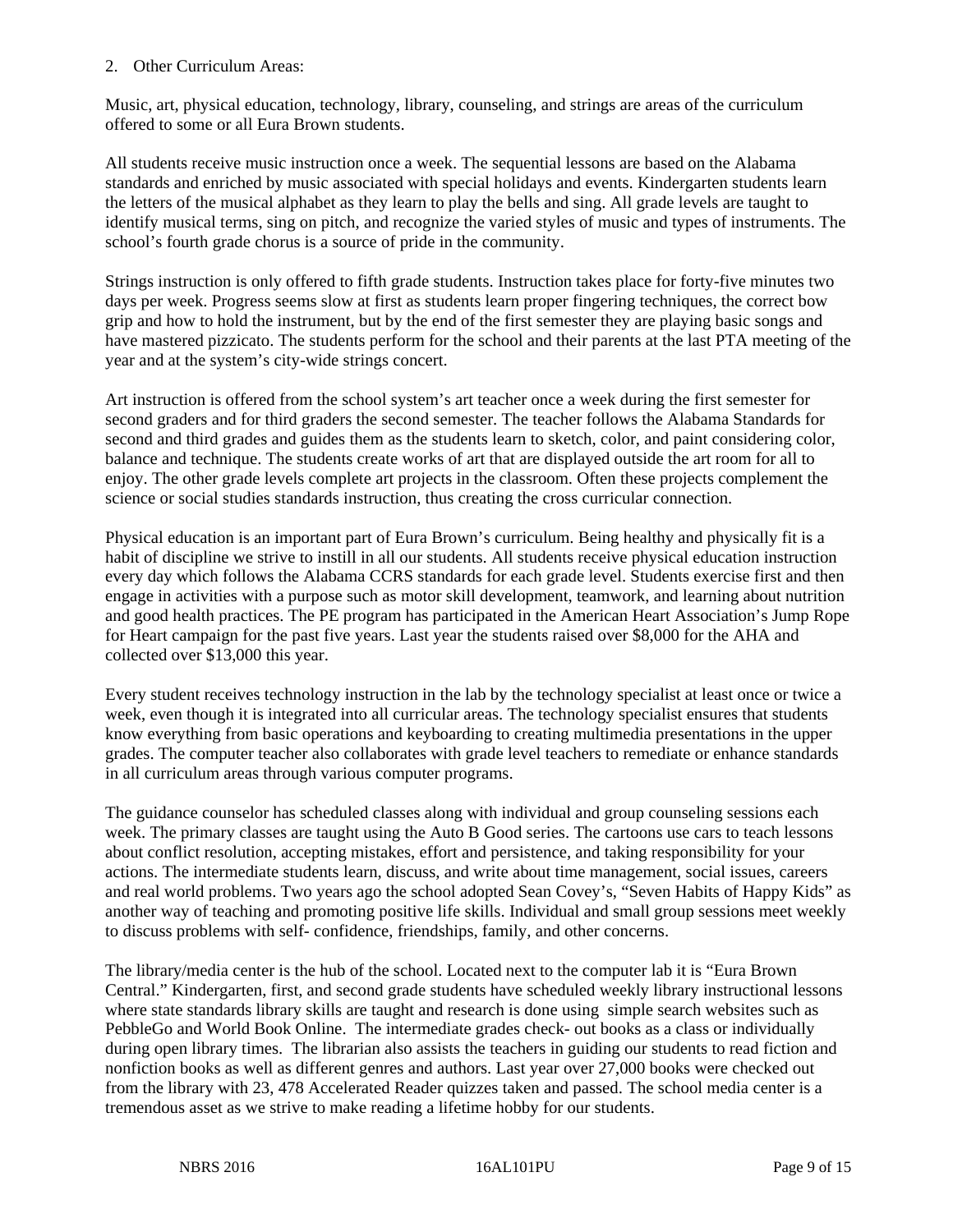3. Instructional Methods and Interventions:

It is the responsibility of every faculty member to help our students be successful in school. Our belief that all children can learn and achieve drives us to have systems of accountability in place. The school's Problem Solving Team is a nine member committee made up of the guidance counselor, a classroom teacher from each grade level, the special education teacher, and the principal. The team meets at least once a month or more to review teacher referrals and documentation and review the data in reading, math and behavior for those students receiving intervention. The school uses the system's Response to Intervention Framework as a guide for ensuring that students making insufficient progress get help. Differentiated instruction is provided in the tier one or core program in order to address the different ways students learn. If a student is unsuccessful in tier one, the teacher refers the student to the Problem Solving Team for monitoring and intervention. Following six weeks of tier two, small group or individual intervention by the classroom teacher, the student either returns to tier one, remains in tier two, or is referred back to the team for discussion and analysis of data. If tier three interventions are recommended by the PST after reviewing documentation and data, then the team has three options: continue with interventions outside the classroom with an intervention teacher, refer to the 504 team, or make a request for special education evaluation. Because of the effectiveness of the Response to Intervention Framework, very few students are referred for evaluation.

Eura Brown is the host school for the school system's School-wide Enrichment Program for gifted students. Two teachers serve eligible third, fourth, and fifth grade students one day a week. The students work on very challenging projects such as The McWane Center's Celebrate Science Competition where students build and present interactive models. The students research a topic, make a video of the process, and display it at the McWane Center. The viewer is able to learn about the science topic by interacting with the model.

Teachers use a multitude of instructional strategies or methods in their lessons such as games, modeling, role playing, individual and group presentations, whole group and small group lessons and online resources to meet the needs of their students. They meet weekly for an hour to review lessons, assessment results, and plan together so that all students continue to make progress.

4. Assessment for Instruction and Learning and Sharing Assessment Results:

In order to evaluate our instructional effectiveness and student growth we administer and analyze summative and formative data which include: STAR, DIBELS, ACT Aspire, Stanford Achievement Test for 2nd grade, observations, learning journals and program benchmark data. The principal spends a great deal of time analyzing the spring assessment data so that it can be studied by the faculty at the first faculty meeting of the year. She also meets with the grade level teams once a month to review current data. Data awareness is an integral part of the process when making instructional adjustments and providing support.

The school is constantly sharing information about student academic achievement. The reports are distributed at Grade Level Parent Forums during which the principal shares and explains the results to the parents. The parent letter for the STAR assessment is sent home for parent signature along with progress reports and weekly papers. A comment sheet was developed by our faculty and is attached to the nine week grading report. The sheet has a check section for reading and math areas of concern and habits of discipline improvement areas along with a section for teacher comments.

Last year's ACT Aspire data for 3rd, 4th, and 5th graders showed a disparity with regard to ethnicity between the achievement of white, African-American and ELL students in both reading and math. Of the 21 students scoring in need of support in reading, 11 were ELL or African- American students. Of the 26 students scoring in need of support in math, 12 were ELL or African- American. In an effort to decrease this gap, teachers and the administrator conference often with these students and parents, supply resources to the families, and provide the students with additional instructional time before, during, and after school hours. The Gadsden City School System operates the Parent Teacher Resource Center in downtown Gadsden. The center offers free educational resources and support for the students and parents in our system. The facility has an enormous quantity of materials in reading and math for each grade level. Parents can go to the center for materials or the schools can request them.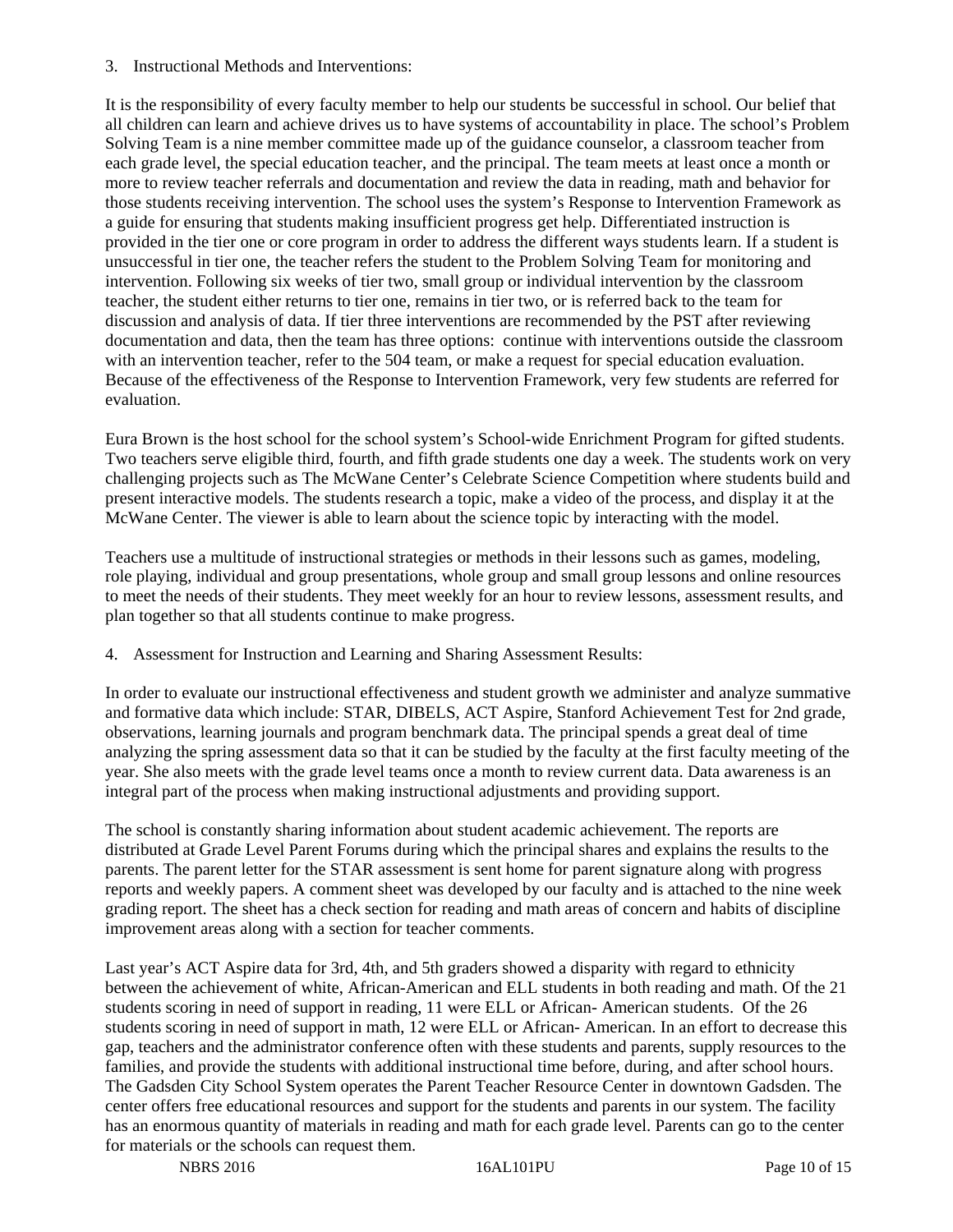In order to maintain the high achievement of our students the school faculty is determined to keep the partnership with the community and parents focused on our mutual purpose of elevating the overall achievement of every student in the school.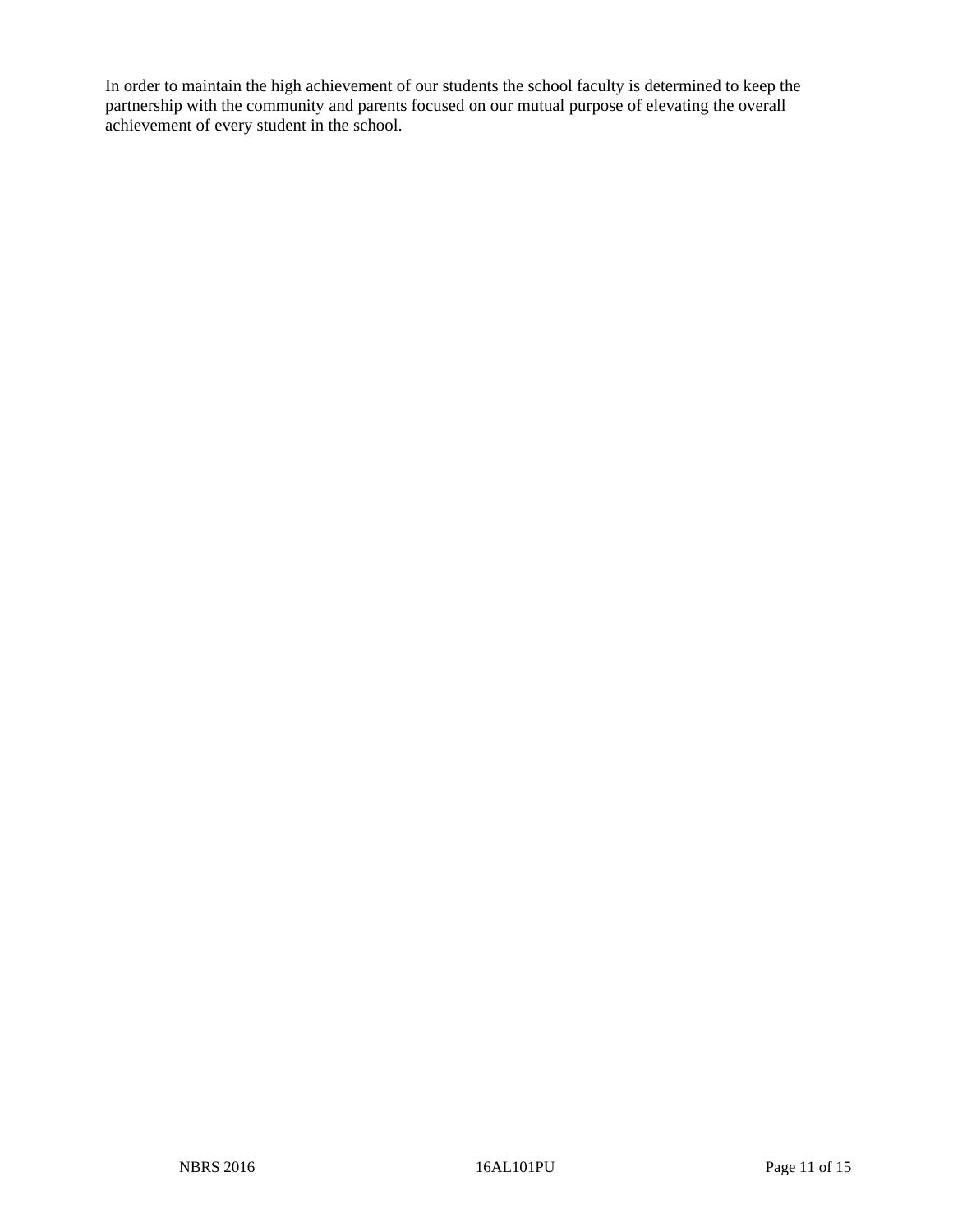# 1. School Climate/Culture:

Providing the right climate for children to thrive involves everyone. The principal stands out in the car line upon arrival each morning greeting the students and parents all by name, telling them to make it a good day or asking them about some project or book, all while giving hugs right and left. Students know upon entering the school building that it will be a busy day filled with lessons and activities requiring effort and focus. Sound planning, explicit instruction, technology, and enthusiastic, skilled, and caring teachers keep our students engaged, motivated and believing they can achieve. Other small incentives such as grading period honor roll and perfect attendance pencils, Chick-fil-A BUGs (Brought up grades), goody bags for A's in conduct, Accelerated Reader recognitions, teacher/ principal words or notes of praise or encouragement also serve to motivate our students to do their best.

Although academic achievement is our primary focus, every adult in the school realizes the importance of developing the whole child. Therefore, we believe friendships, self- confidence, perseverance, character, self-control, an appreciation of the arts, and physical fitness all play a critical role in the life of a child. We intentionally plan activities that emphasize these traits and foster their development in our students.

Working together toward a common goal unites students and gives them a sense of individual and school pride. Our National Elementary Honor Society members held a fundraiser last year for a parent needing a kidney transplant. The "Candy Canes for Charity" drive collected over \$600 for the National Transplant Foundation Fund. As one member said, "Giving him that check made me feel so good, like we helped save a life." We want our students to be concerned for others and feel the need to act on those concerns. Five years ago when a tornado devastated the nearby community of Ohatchee, the students immediately asked," What are we going to do to help?" In just a few days the students and faculty collected over \$4,400 to donate to the Etowah County Chapter of the American Red Cross to assist with disaster relief.

Eura Brown teachers are held in high esteem in the community for their dedication and professionalism. The PTA constantly sends a strong message of appreciation and support through a variety of means. Most appreciated are the emails and thank you notes from parents, grandparents, the administrator, and other school system and community leaders.

2. Engaging Families and Community:

Less than half of the students that attend Eura Brown live in the attendance zone with the majority of students residing in the county. Our community may be small, but it is committed to supporting the school. Families living outside the city consider it a privilege for their children to attend, therefore the level of support from them is also extremely high. Even though the majority of our families have two working parents, they are creative in finding ways to volunteer. Kindergarten mothers take large workbooks home to tear out pages for the purpose of saving instructional time. Mothers and grandmothers bake cakes, cookies, and breads for the annual Bake Sale. Parents make costumes for PTA programs on the weekends and take time off to work special events during the school day. Parents, grandparents, community members, retired teachers and former students enjoy sharing their areas of expertise with the students. Guest teachers include medical professionals, firemen, forest rangers, business owners, artists, journalists, TV news anchors, dairy farmers, historians and others who can help our students connect learning to life outside the classroom.

It would be difficult to effectively operate a public school with just the funds provided by the state. We are fortunate to be undergirded by our school system, the city, and district. The district's city councilman donates a large portion of his discretionary funds to the school each year. We have received sizeable grants from the Etowah County Community Development Committee which is managed by our district's senator and representative. The county commissioner makes an annual contribution to the school. All of these funds have been used to purchase and upgrade technology.

Jacksonville State University's School of Education and Eura Brown are educational partners. We host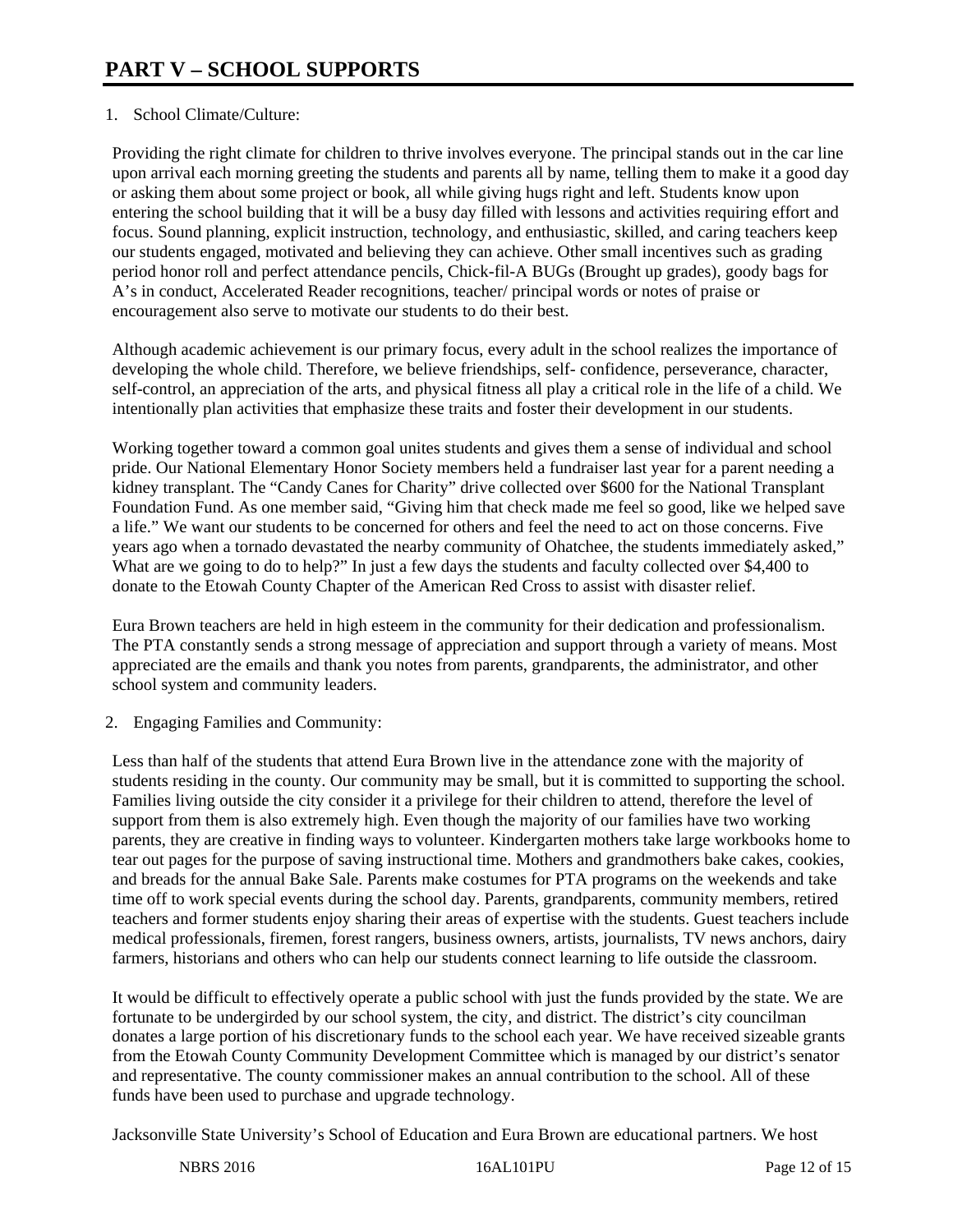practicum and interning teachers during the year. Some semesters the school has as many as ten practicum students in our classrooms. These college students learn from the teachers and students while bringing new ideas and practices from their background and educational classes with them. The faculty benefits from ongoing professional development opportunities at the regional JSU Inservice Center.

Chick-Fil-A has been our business partner in the community for over twenty years. The manager initiated a program in 1995 that rewards students for grade and conduct improvement each grading period. The students receive homemade fuzzy bugs and free soft drink and meal cards from the restaurant as recognition for their efforts.

# 3. Professional Development:

Education is like an eagle soaring. Where it goes, no one knows, but the continuous flight is all important. Continuous development of professional knowledge and skills for educators is essential to teacher and student growth. We must stay current in instructional practices, standards, and research. The Gadsden City School System builds three full days before the beginning of the year and four early release days into the system's calendar for professional development. Some professional development sessions are required for certain grade levels, but most are chosen by the teachers according to interest and/or need.

The three school systems in our area join together to offer a two day event each July called EduTech. This is a highly attended local event where teachers choose from a large variety of instructional sessions based on education technology such as iTunesU, iPad apps and tools, and Google tools for learning. The technology training the teachers have received and now use has had a tremendous impact on instruction. Most teachers now embrace it and look forward to moving up the technology "ladder of learning." The school system's elementary tech trainer offers PD opportunities after school once a week on a variety of topics and is available during the school day by appointment.

Each teacher's Professional Learning Plan through EducateAlabama guides their professional study and growth each year. Most teachers consider the feedback from the previous year's personal observations, discussions, and data review with the administrator when choosing areas on which to concentrate along with school-wide emphases. Proposed actions, strategies and implementation are part of the PLP and reviewed often by the administrator and teacher during the evaluation process.

Professional development takes place informally within the school all the time. Grade level teachers meet during their weekly common planning time to learn together. Individual teachers come together after school for another teacher to show them Brain Pop or how they use Google Docs. The physical education teacher demonstrates the Alabama Physical Fitness Assessment to the faculty so they are aware of the fitness standards for their students. The system's reading coaches share training on topics related to reading instruction and assessment.

"Turn Around" training is required when one or more teachers receive professional development that would benefit everyone. This is usually done on Monday afternoons which are reserved for faculty meetings or PD training when needed. It is a cost-effective way to provide professional development for the entire faculty.

# 4. School Leadership:

The school utilizes a purpose-driven, all inclusive approach with regard to leadership. The structure consists of a ten member Leadership Team, a system of committees and designated assistants. The faculty and staff thrive under a robust system of support led by the administrator, who views her role as a community servant. Her philosophy is that "everything matters." A quote by Colin Powell in her office reflects her mindset. "If you are going to achieve excellence in big things, you develop the habit in little matters." She is highly visible throughout the day. You might find her sitting in the floor in a classroom or the hallway instructing a group of students, teaching classes when a substitute is not available, meeting with parents and students, singing with the fourth grade chorus, facilitating a grade level meeting or calling cars for dismissal.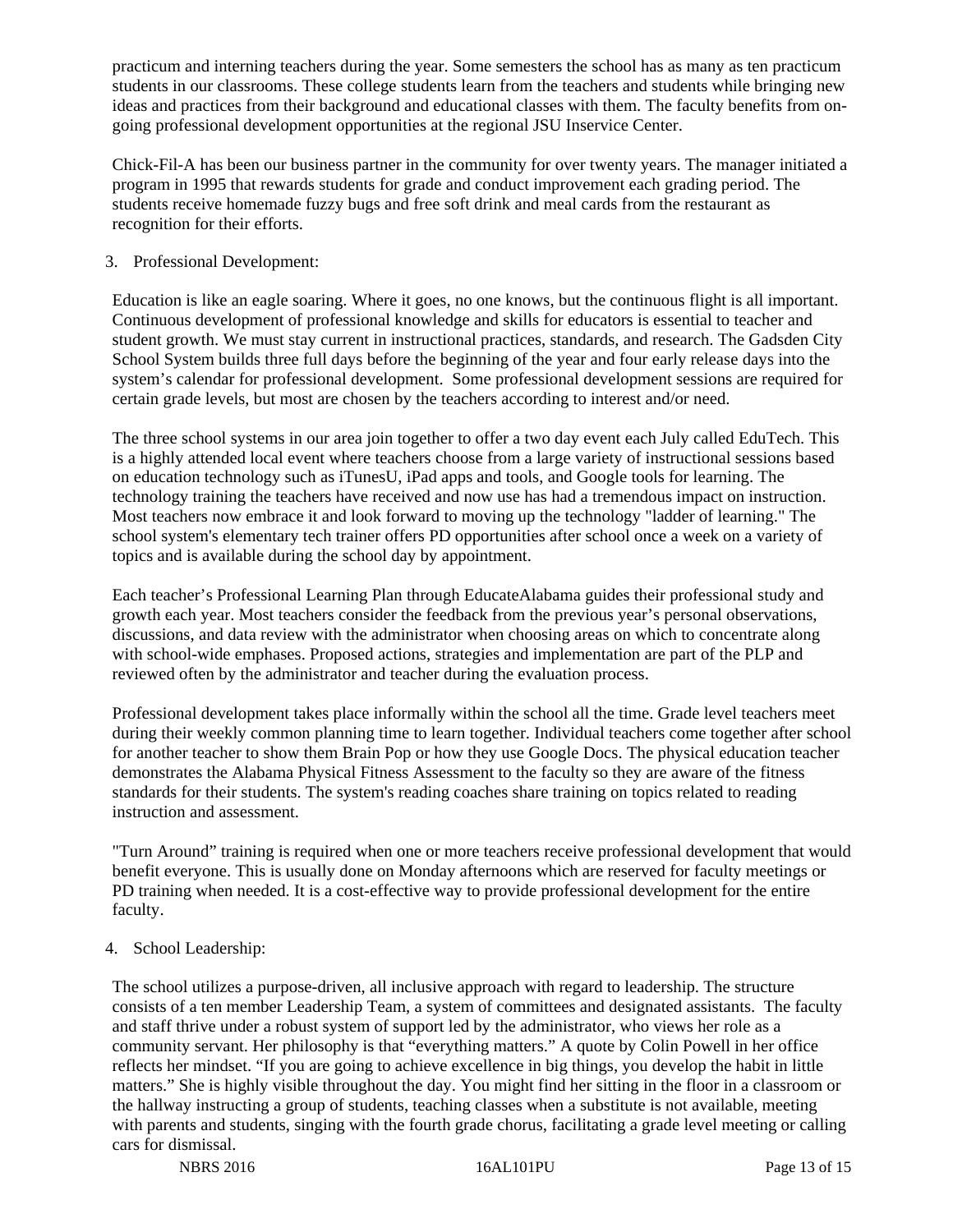The Leadership Team and the administrator begin each new school year by reviewing the end of the year evaluations and discussing the faculty's feedback. Next the state standardized testing results are reviewed by the team. In-depth discussion takes place as the team reflects on the data of every student. Student achievement is at the heart of every decision and action that is taken by the team. Therefore, all decisions and plans that are considered are based on propelling students forward in the learning process and removing barriers that might impede progress.

Other formal committees in the school include the Problem Solving Team, 504, technology, textbook, math, reading, professional development, public relations, yearbook and safety. A group of faculty members known as the "Sunshine Committee" are conscientious in making sure that happy and sad times in the lives of our faculty and staff members do not go unnoticed. Baby and bridal showers are given, retirement luncheons, and dinners are organized for members having surgeries.

The Support Staff comprised of the secretary/bookkeeper, three custodians and three child nutrition workers are important members of the school's overall team. The administrator and the support staff communicate daily to ensure that everyone is informed about details concerning their service to the students and faculty.

Everything matters when it comes to maintaining a learning environment that is orderly and serious, yet joyful and fun. A school is at its best when plans are carefully made, best efforts to put them in action are delivered, and everyone shares in the delight of achievement.